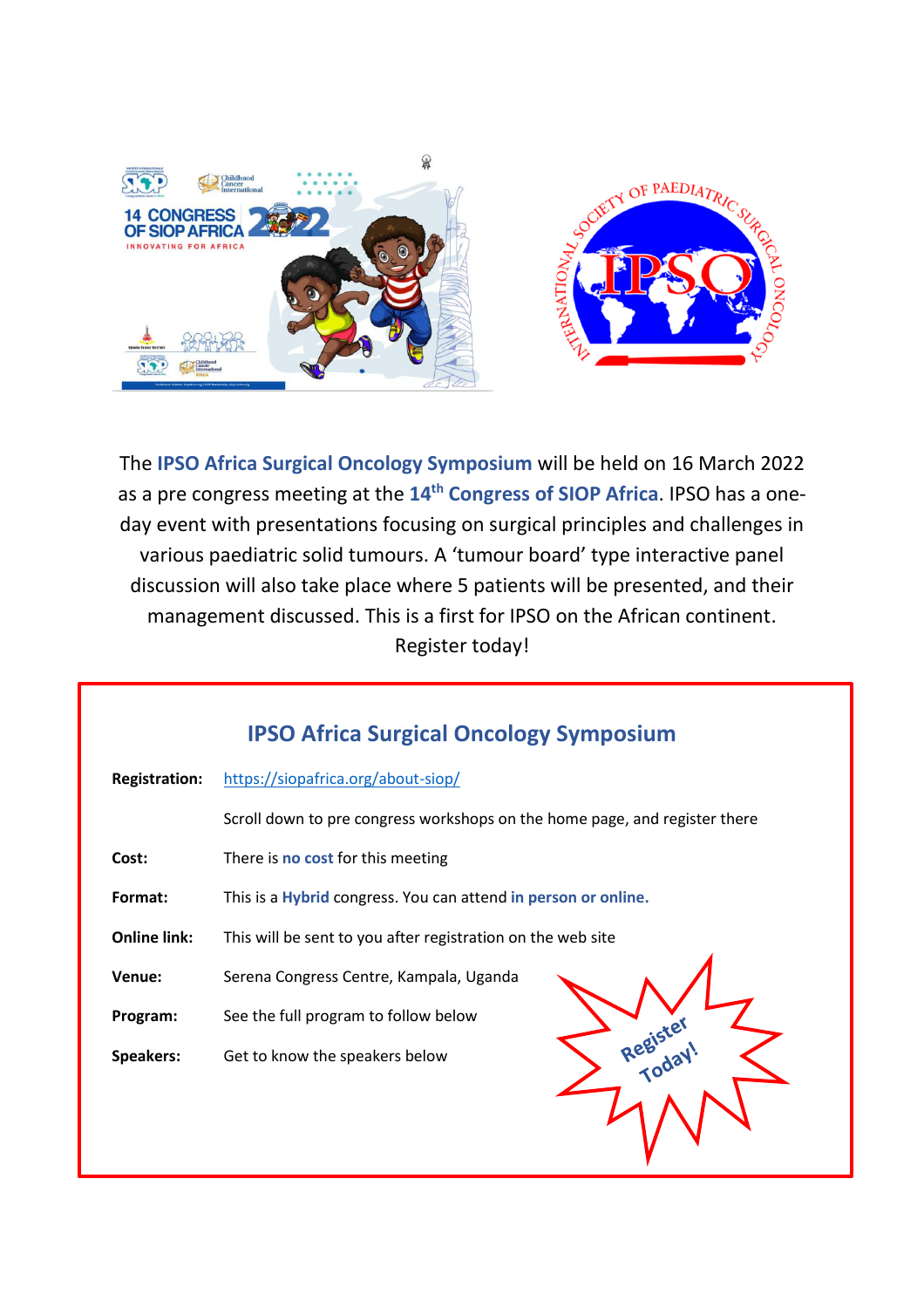



www.ipsosurgeons.org

# **IPSO AFRICA PAEDIATRIC SURGICAL ONCOLOGY SYMPOSIUM**

**Wednesday 16 March 2022**

**Serena Kampala Conference Center**

**Hybrid Meeting with online link to be provided on registration**

## **PROGRAM**

| <b>TIME</b>                                                                                                   | <b>TOPIC</b>                                                                | <b>PRESENTER</b>                          | <b>Speaker</b><br><b>ATTENDANCE</b> |  |  |  |  |
|---------------------------------------------------------------------------------------------------------------|-----------------------------------------------------------------------------|-------------------------------------------|-------------------------------------|--|--|--|--|
| Session 1: Welcome, Introduction and General Aspects of Surgical Oncology<br><b>Chair: Hafeez Abdelhafeez</b> |                                                                             |                                           |                                     |  |  |  |  |
| $08:30 - 08:40$                                                                                               | Welcome and Introduction                                                    | Dr Arlene Muzira                          | In Person                           |  |  |  |  |
| $08:40 - 08:50$                                                                                               | <b>IPSO</b> welcome address                                                 | <b>Prof Sharon Cox</b><br>Dr Kagiso Batka | On-line                             |  |  |  |  |
| $08:50 - 09:30$                                                                                               | Pediatric Surgical oncology in practice in<br>Uganda. A journey of 20 years | Dr John Sekabira                          | In person                           |  |  |  |  |
| $09:30 - 10:10$                                                                                               | Vascular Access and modifications for<br>LMIC                               | <b>Prof Sharon Cox</b>                    | On-line                             |  |  |  |  |
| $10:10 - 10:40$                                                                                               | <b>TEA BREAK</b>                                                            |                                           |                                     |  |  |  |  |
| Session 2: Nephroblastoma and Hepatoblastoma<br><b>Chair: Arlene Muzira</b>                                   |                                                                             |                                           |                                     |  |  |  |  |
| $10:40 - 11:20$                                                                                               | Wilms: principles of surgical management                                    | Dr Nasser<br>Kakembo                      | In person                           |  |  |  |  |
| $11:20 - 12:00$                                                                                               | Wilms: Surgical Challenges - bilateral, IVC<br>extension, massive tumour    | Dr Derek<br>Harrison                      | In person                           |  |  |  |  |
| $12:00 - 12:40$                                                                                               | Hepatoblastoma principles of surgical<br>management and challenges          | Dr Hafeez<br>Abdelhafeez                  | In person                           |  |  |  |  |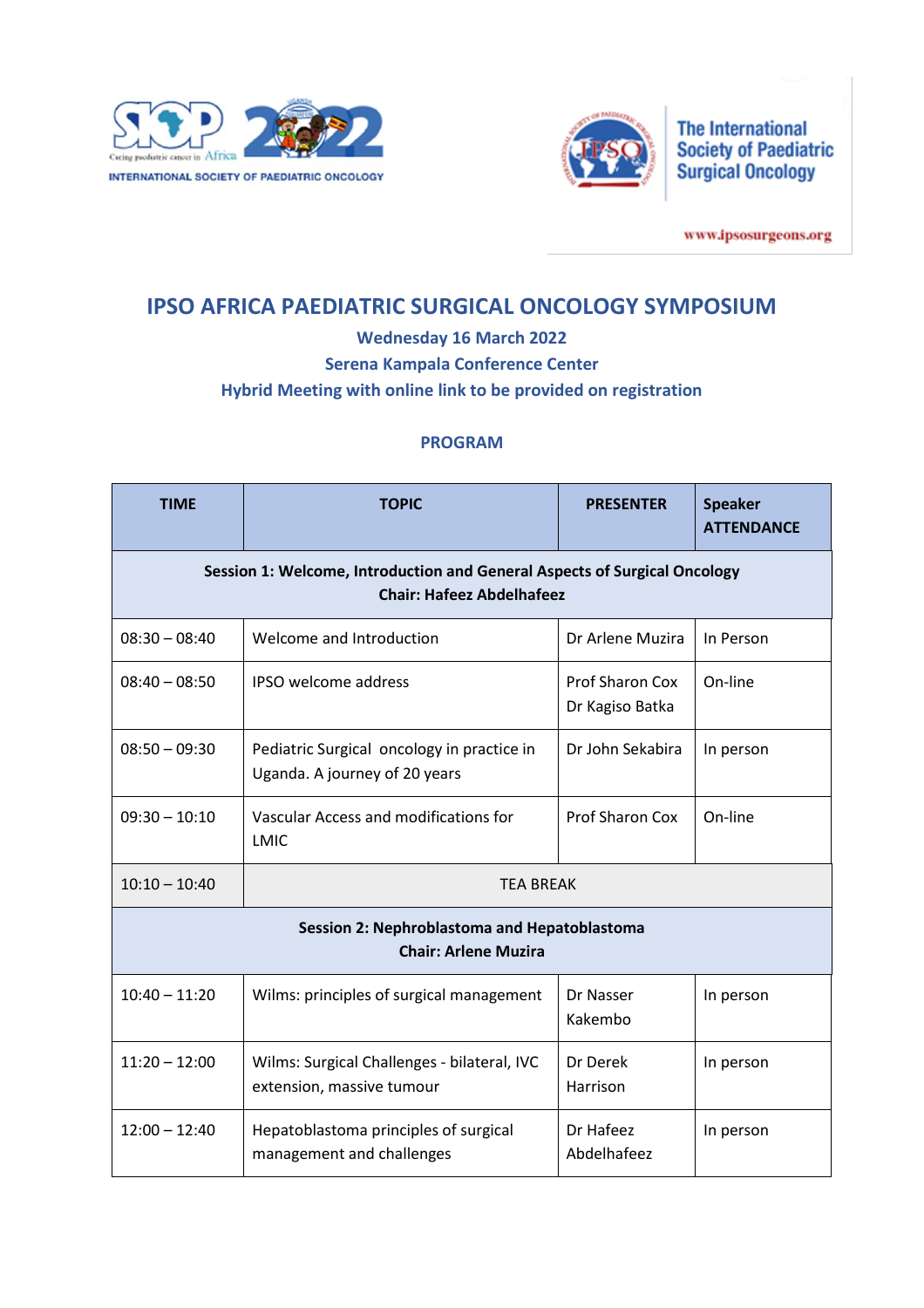| $12:40 - 13:40$                                                              | <b>LUNCH</b>                                                      |                           |                                                                                                                                                        |                                                                 |  |  |  |  |
|------------------------------------------------------------------------------|-------------------------------------------------------------------|---------------------------|--------------------------------------------------------------------------------------------------------------------------------------------------------|-----------------------------------------------------------------|--|--|--|--|
| Session 3: Germ Cell, Sarcoma, Neuroblastoma<br><b>Chair: Derek Harrison</b> |                                                                   |                           |                                                                                                                                                        |                                                                 |  |  |  |  |
| 13:40 - 14:20                                                                | Germ Cells tumor surgical principles and<br>challenges            |                           | Dr. Bindi<br>Jayendra Naik-<br>Mathuria                                                                                                                | Recorded                                                        |  |  |  |  |
| $14:20 - 15:00$                                                              | Sarcoma principles of surgical<br>management and challenges       |                           | Dr Hafeez<br>Abdelhafeez                                                                                                                               | In person                                                       |  |  |  |  |
| 15:00 - 15:40                                                                | Neuroblastoma principles of surgical<br>management and challenges |                           | Dr Jed Nuchtern                                                                                                                                        | On-line                                                         |  |  |  |  |
| $15:40 - 16:00$                                                              | <b>TEA</b>                                                        |                           |                                                                                                                                                        |                                                                 |  |  |  |  |
| <b>Session 4: Case based discussions</b><br><b>Chair: Nasser Kakembo</b>     |                                                                   |                           |                                                                                                                                                        |                                                                 |  |  |  |  |
| $16:00 - 16:20$                                                              | Nephroblastoma                                                    | Dr Rovine<br>Naluyimbazi  | <b>Panelists:</b><br>Dr Harrison<br>Dr Abdelhafeez<br>Dr Valeria<br>Nabbosa<br>Dr John Sekabira<br>Dr Israel Luutu<br>Dr Sam Kalungi<br>Oncologist TBC | In Person:<br>Dr Naluyimbazi<br>Dr Nimanya                      |  |  |  |  |
| $16:20 - 16:40$                                                              | Neuroblastoma                                                     | Dr Kagiso<br><b>Batka</b> |                                                                                                                                                        | Dr Harrison<br>Dr Nabbosa<br>Dr Sekabira                        |  |  |  |  |
| $16:40 - 17:00$                                                              | Pelvic Rhabdomyosarcoma                                           | Dr Stella<br>Nimanya      |                                                                                                                                                        | Dr Luutu<br>Dr Kalungi                                          |  |  |  |  |
| $17:00 - 17:20$                                                              | Germ cell                                                         | Dr Amarylis<br>Mapurisa   |                                                                                                                                                        | Oncologist<br>On Line:<br>Dr Batka<br>Dr Mapurisa<br>Dr Rengura |  |  |  |  |
| $17:20 - 17:40$                                                              | Hepatoblastoma                                                    | Dr Cecelia<br>Rengura     |                                                                                                                                                        |                                                                 |  |  |  |  |
| 17:40 - 17:45                                                                | <b>Closing remarks</b>                                            |                           | Dr Arlene Muzira<br>Dr Hafeez<br>Abdelhafeez                                                                                                           | In person                                                       |  |  |  |  |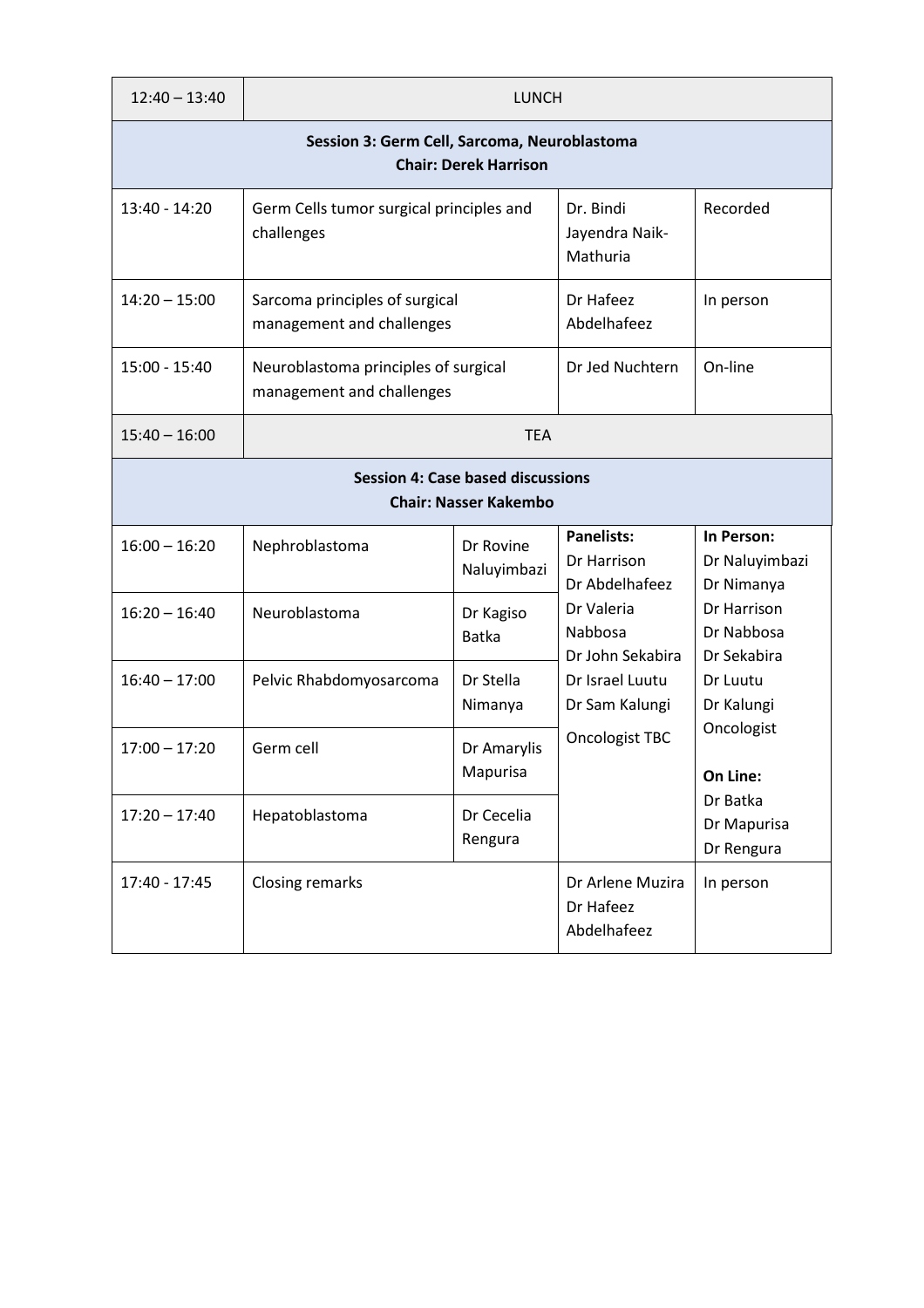# **Organizing Committee**

### **Dr Arlene Muzira (Local Organizer)**



Dr. Arlene is a Ugandan paediatric surgeon. She holds an undergraduate degree in medicine (2002-2008) and Master of Medicine in general surgery (2011-2015) from Makerere university college of health sciences in Uganda. She trained in neonatal and paediatric critical care at Yale university (2015-2016). She completed her paediatric surgery fellowship and a diploma in paediatric plastic surgery at the University of British Columbia in Canada (2017-2019). She is a certified paediatric and neonatal surgeon by the College of Surgeons of Eastern, Central and southern Africa (COSECSA). She is a consultant paediatric surgeon with the Uganda Cancer Institute and a member of the research and ethics committee of the institute and very passionate about research. She provides clinical services at the cancer institute as well as various hospitals in Kampala. She is also involved in training general surgery

residents as well as paediatric surgery fellows under COSECSA at Mulago national referral and teaching hospital.

Her current passion is providing timely local surgical control for children with solid tumours, in order to improve survival. Her dream is to pursue genetic studies of African solid tumours in effort to understand, if any, the apparent difference in behaviour and response to available treatments in comparison to other regions of the continent.

On a personal level, she enjoys a good laugh with friends, music, a good book and outdoors.

#### **Prof Sharon Cox (IPSO)**



Sharon Cox is the Head of Clinical Unit of Paediatric Surgery at Red Cross War Memorial Children's Hospital, with a joint appointment in the Department of Surgery, University of Cape Town. Sharon serves on the International Pediatric Surgical Oncology Society (IPSO) Executive and IPSO Education Committee and is the chair of the IPSO program committee. Sharon is currently the Africa representative on the World Federation of Associations of Paediatric Surgery (WOFAPS) executive.

Prof Cox is involved in training medical students, general and paediatric surgery registrars. Research topics include clinical aspects of paediatric tumours, burns and multiple aspects of general paediatric surgery. She has a special interest paediatric surgical oncology and neonatal surgery.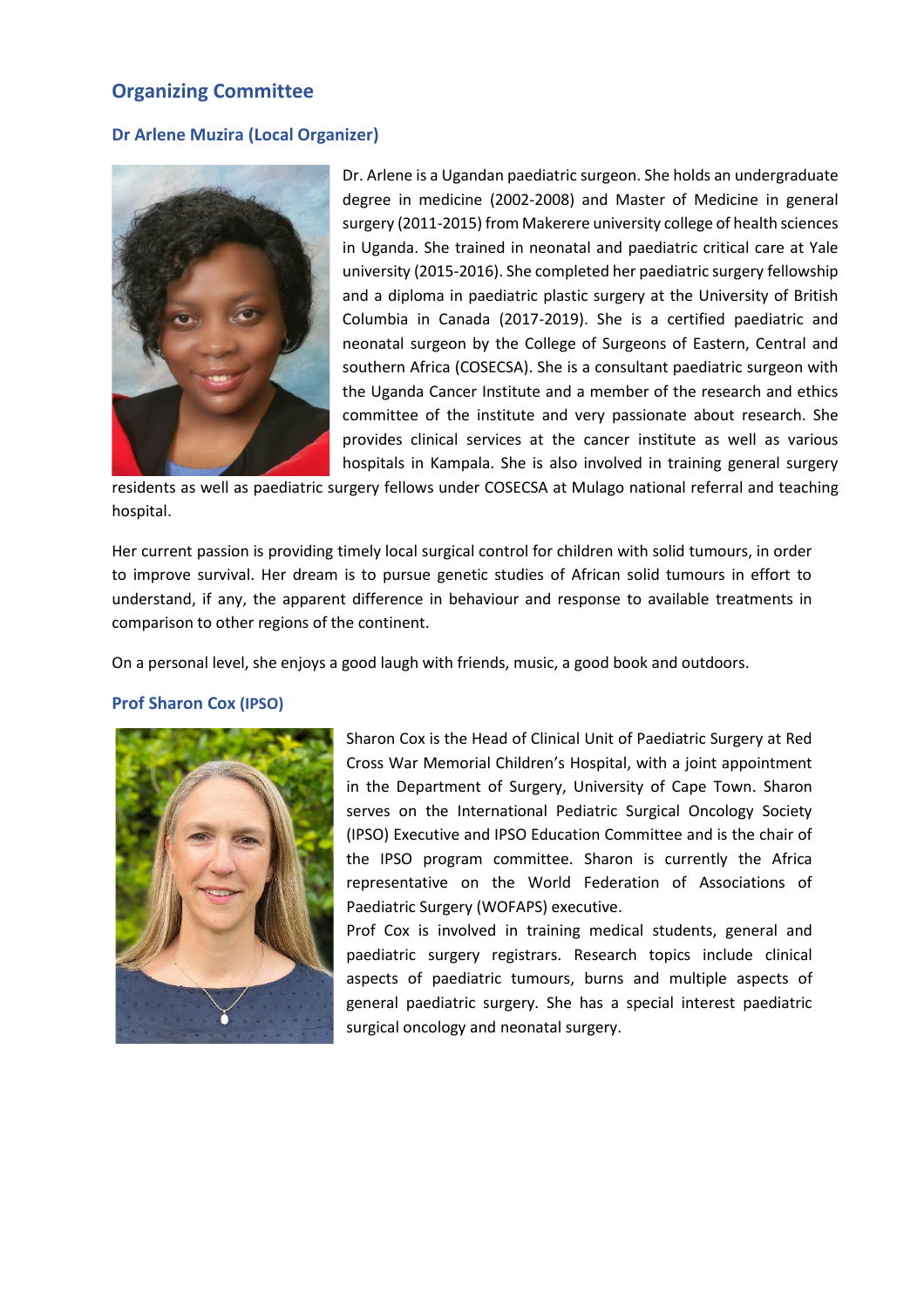#### **Dr Hafeez Abdelhafeez (IPSO, St Jude)**



Dr. Abdelhafeez is a pediatric oncology surgeon currently serves as the director of global surgical oncology program, the department of pediatric global medicine, St. Jude Children's Research. He is leading the efforts of surgical oncology education and training in limited resources setting. He currently serves as a member of the education committee of the International Society of Pediatric Surgical Oncology (IPSO), a representative at the Global Initiative for Childhood Cancer (GICC), the oncology group lead for the Global Initiative of Children's Surgery (GICS) and the Pan African Pediatric Surgery Association (PAPSA).

#### **Dr Derek Harrison (IPSO)**



Derek Harrison is appointed at Chris Hani Baragwanath Hospital and the University of Witwatersrand in Johannesburg. He initially trained in undergraduate medicine and postgraduate General Surgery in Zimbabwe, and subsequently sub-specialized in Paediatric Surgery in South Africa. His specific interest is Paediatric Surgical Oncology. He is a member of the International Society of Paediatric Surgical Oncology and has been a regular at their meetings. He is involved in multiple research projects in the field of paediatric surgical oncology, supervising undergraduate and postgraduate masters students, as well as embarking on international collaborations with colleagues at Oxford and St Jude's. Apart from being involved in all aspects of Paediatric Surgical care at the extremely busy Baragwanath Hospital, undergraduate and postgraduate activities, he likes to spend time with his family and four-year-old daughter.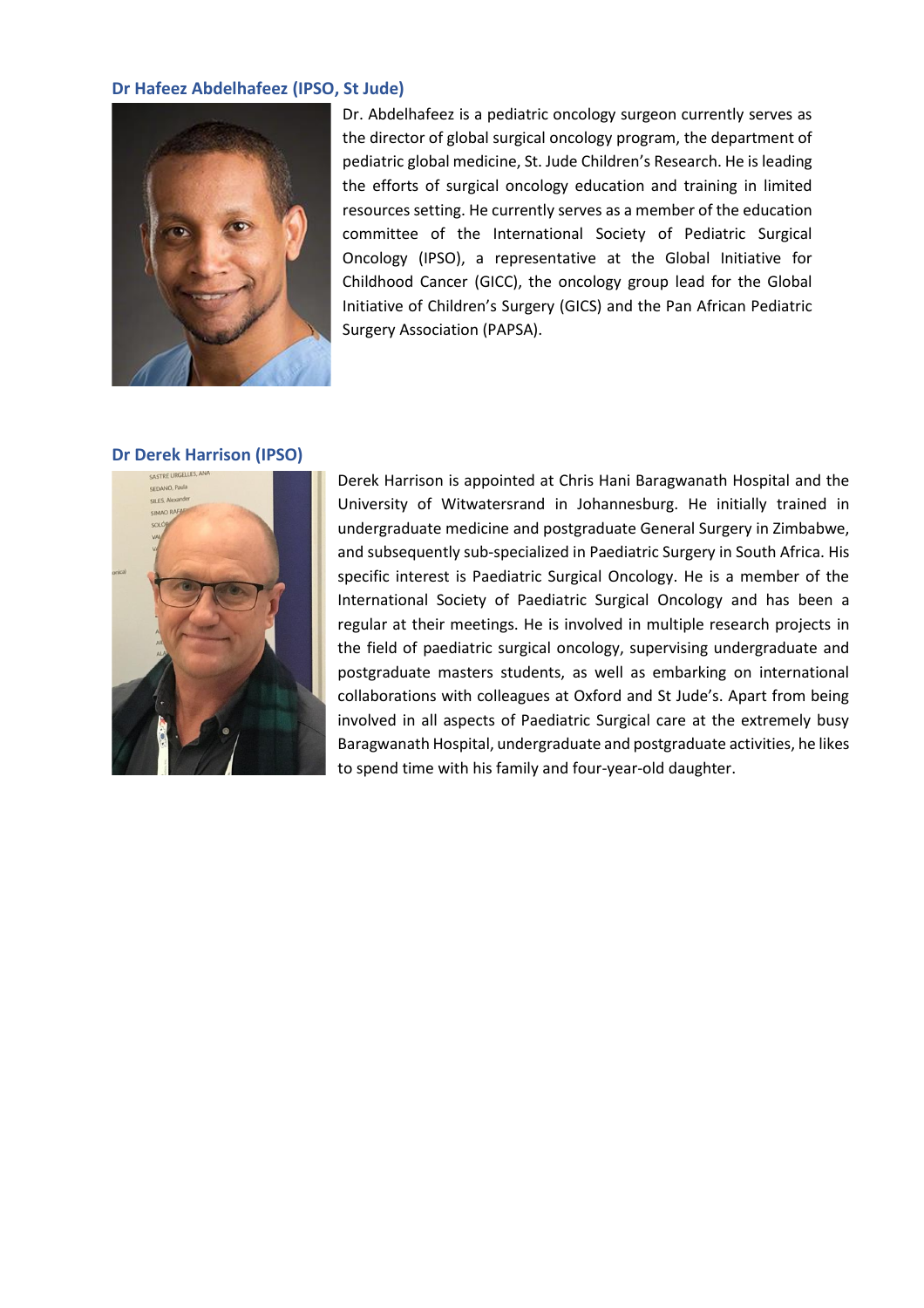# **Speakers**

### **Dr John Sekabira**



Dr. John Sekabira is a Senior Consultant Paediatric Surgeon, Mulago National Referral and Makerere University Teaching Hospital. He completed General Surgical Residency from Makerere University and Specialist Paediatric Surgery training from University of Kwazulu Natal-South Africa. He was the first recipient of the High Green Wood travelling fellowship to Alder Hey Hospital Liverpool and Great Machester Children Hospital in UK for three (3) months.

Dr. Sekabira has given keynote speeches at BAPs meeting Edinburg UK and is recipient of a Honorary life time Fellowship of the American Academy of Paediatrics in San Francisco USA (2016) after giving the Gans Stephen lecture at the meeting.

He started the Paediatric Surgery training program which in collaboration with colleagues from UK and North America trained and graduated five Paediatric Surgeons in seven years under COSECSA; four fellows are currently undergoing training.

Dr. John Sekabira partnered with Archie foundation Scotland UK to create the first Paediatric Surgery theatre in Uganda. This went on to evolve Kids'OR that has constructed over 60 operating theatres for Children in Africa and South America. Dr. Sekabira is board member of GICS and founding fellow of COSECSA. His clinical and research interests are in Neonatal Surgery and Paediatric Oncology.

#### **Dr Nasser Kakembo**



Nasser Kakembo is Ugandan born. He qualified as a Medical Officer in 2001, and as a General Surgeon in 2011 from Makerere University College of Health Sciences, and in 2016 he qualified as a Pediatric Surgeon and became a Fellow of the College of Surgeons of East Central and Southern Africa. Nasser is involved in the care and surgery for children at Mulago National Referral and Teaching Hospital since 2012. He is a lecturer at Makerere University College of Health Sciences and teaches medical students, general surgery residents and Pediatric Surgery fellows, and has supervised several candidates for their Masters theses. His research maintains a prospective data base for pediatric surgery patients admitted on the Pediatric Surgery unit which he pioneered and initiated in 2012 and several papers have jointly

been published with other collaborators. He is the General sectary for the Association of Surgeons of Uganda since 2016 and has been involved in organizing General Surgery outreach camps and mission trips in different regions of Uganda with the main objective of increasing accessibility of safe Surgery to the population. Nasser is a fellow of the American College of Surgeons 2020. His dream is to see Makerere University produce doctors and surgeons who are safe to the population and able to embrace the technology advancements in the field of surgery.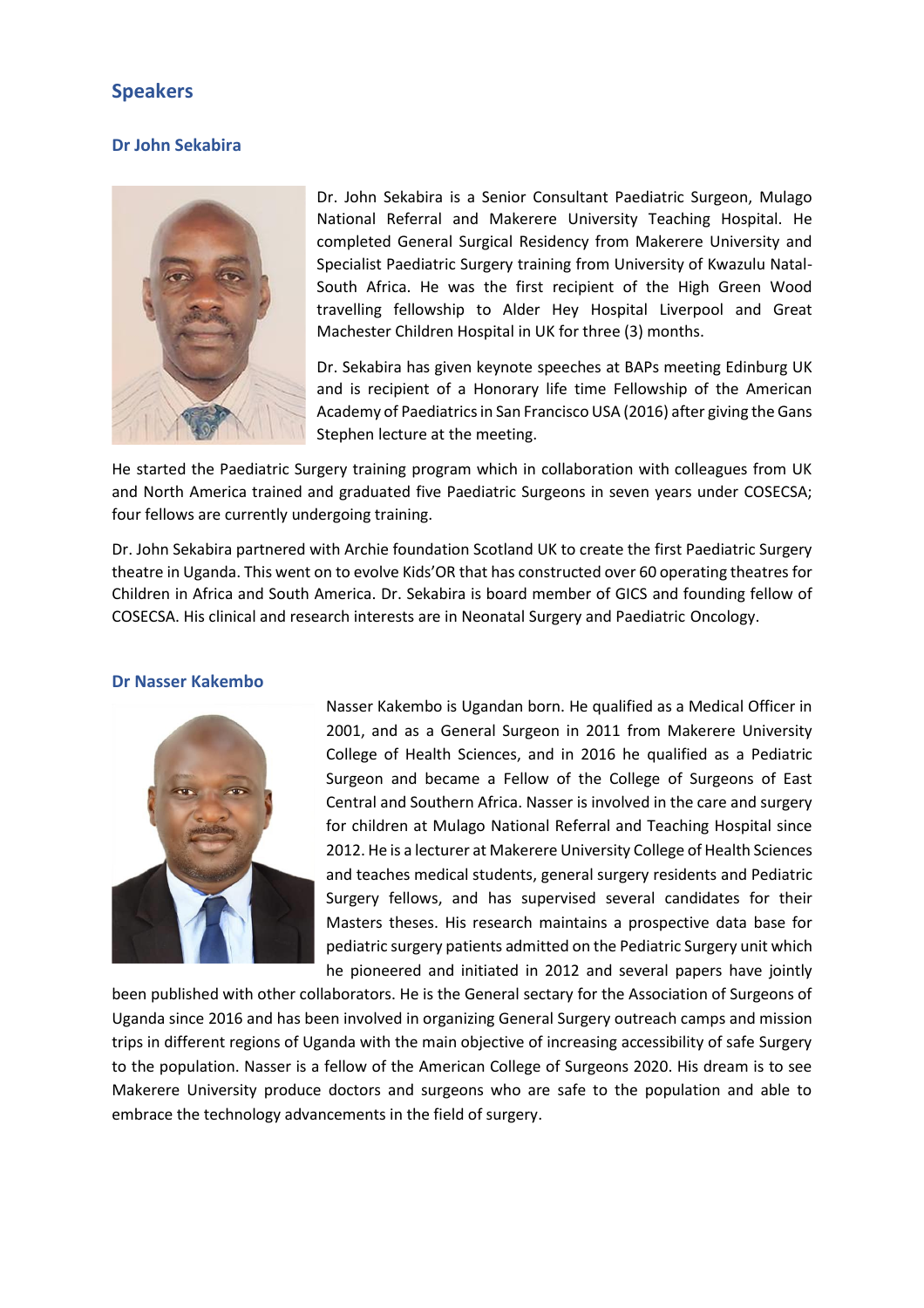#### **Dr Bindi Naik-Mathuria**



Dr. Bindi Naik-Mathuria is a paediatric surgeon in Houston, TX, affiliated with Baylor College of Medicine. She is board certified in general surgery, paediatric surgery and surgical critical care, and is trained in public health. She is experienced in pediatric surgical oncology, trauma, and general pediatric surgery. Dr. Naik-Mathuria was born and raised in Kenya, and is passionate about global surgery, especially improving the care of children with cancer in low-resource settings and reducing disparities. She is a member of many Paediatric Surgical associations, including the International Society of Paediatric Surgical Oncology and is an active member of the Global Initiative for Children's Surgery Oncology committee.

#### **Dr. Jed Nuchtern**



Dr. Nuchtern is Chief of Global Surgery at Texas Children's Hospital and Professor of Surgery and Pediatrics at Baylor College of Medicine. As a member of the Surgical Oncology Team at Texas Children's, he is actively involved with taking care of patients with neuroblastoma, liver cancer, renal tumors and sarcomas. In his general surgery practice, he performs general and thoracic surgery on infants and children, as well as caring for patients with chest wall deformities. He is active in surgical education of students and residents. In his global surgery role, he leads Texas Children's efforts to support pediatric surgical training programs in underserved countries. Dr. Nuchtern is certified by the American Board of Surgery in General Surgery, Pediatric Surgery and Surgical Critical Care.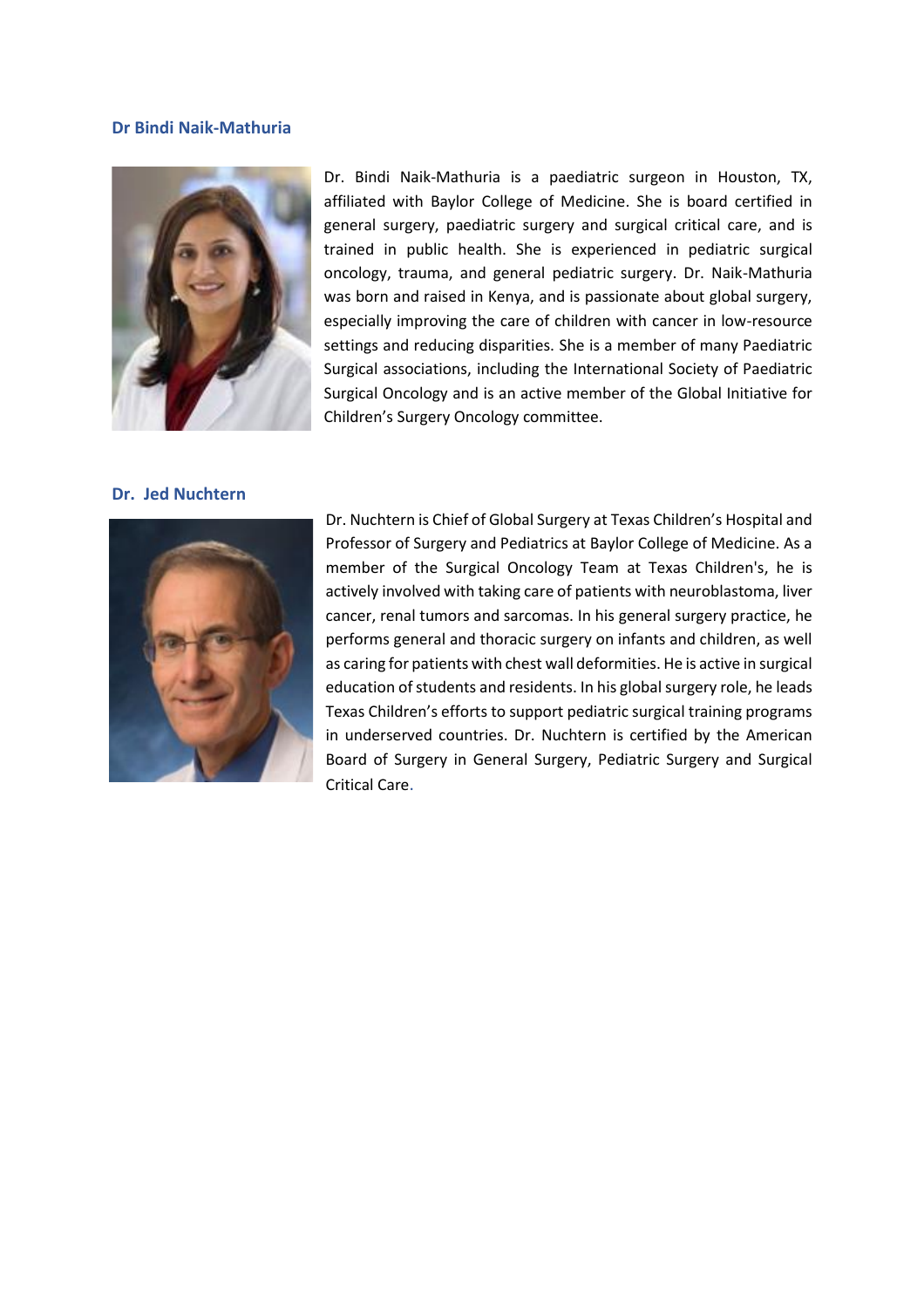# **Case presentations: Rovine Naluyimbazi**



Dr. Rovine Naluyimbazi is a Fellow of Paediatric Surgery at Mulago National Referral Hospital training under COSECSA. She is a Member of Uganda Medical Association (UMA) and Association of Surgeons of Uganda (ASOU) She obtained her Bachelor of Medicine and Bachelor of Surgery degree, and a Master's of Medicine in Surgery degree from the College of Health Sciences, Makerere University. She has 8 years' experience in medical practice, with special interest in Paediatric Surgery. She has also worked at Makerere University Joint AIDS project (MJAP), a tertiary HIV care centre as a Medical Officer. As a fellow, Dr. Naluyimbazi actively participates in training and supervision of medical students and residents at Makerere University. She has a special interest in neonatal surgery. She is also interested in clinical research. Dr. Naluyimbazi lives in Kampala, Uganda with her husband and three

daughters. She enjoys spending time with her family, reading, swimming and adventure.

#### **Kagiso Batka**



Dr Kagiso Batka is a South African specialist paediatric surgeon from Pretoria and University of Pretoria. Since 2020 she is working in Mankweng-Polokwane Hospital Complex and is a senior lecturer at the University of Limpopo. She is the African co-ordinator of IPSO young surgeons, Executive Leader of Innovation & Education in IPEG, the youngest & first African doctor for Prenetics and DNAFit (London). She is an international speaker of note and has presented several paediatric surgery topics globally. Dr Batka's skills and expertise include paediatric oncology surgery, neonatal and general paediatric surgery, paediatric trauma, urology, gynaecology, gastroenterology and minimal access surgery. Her vision is to provide excellent 'world-class' paediatric surgery services and healthcare to the children of Africa. Multi-talented,

born-leader, athletic, fun-loving and always laughing are but a few words to describe her. She is unarguably, unique!

#### **Amarylis Mapurisa**



Amarylis Mapurisa is Consultant Paediatric Surgeon at Queen Elizabeth Central Hospital in Blantyre, Malawi. She holds a fellowship in Paediatric Surgery from the College of Surgeons of East, Central and Southern Africa. She is a board member on the Malawi chapter of Women in Surgery group. Amarylis is involved in training medical students, general and paediatric surgery registrars. Her research areas are clinical aspects and multiple areas of general paediatric surgery as well as Paediatric oncology. Amarylis, has a special interest in neonatal surgery and some areas of Paediatric surgical oncology**.**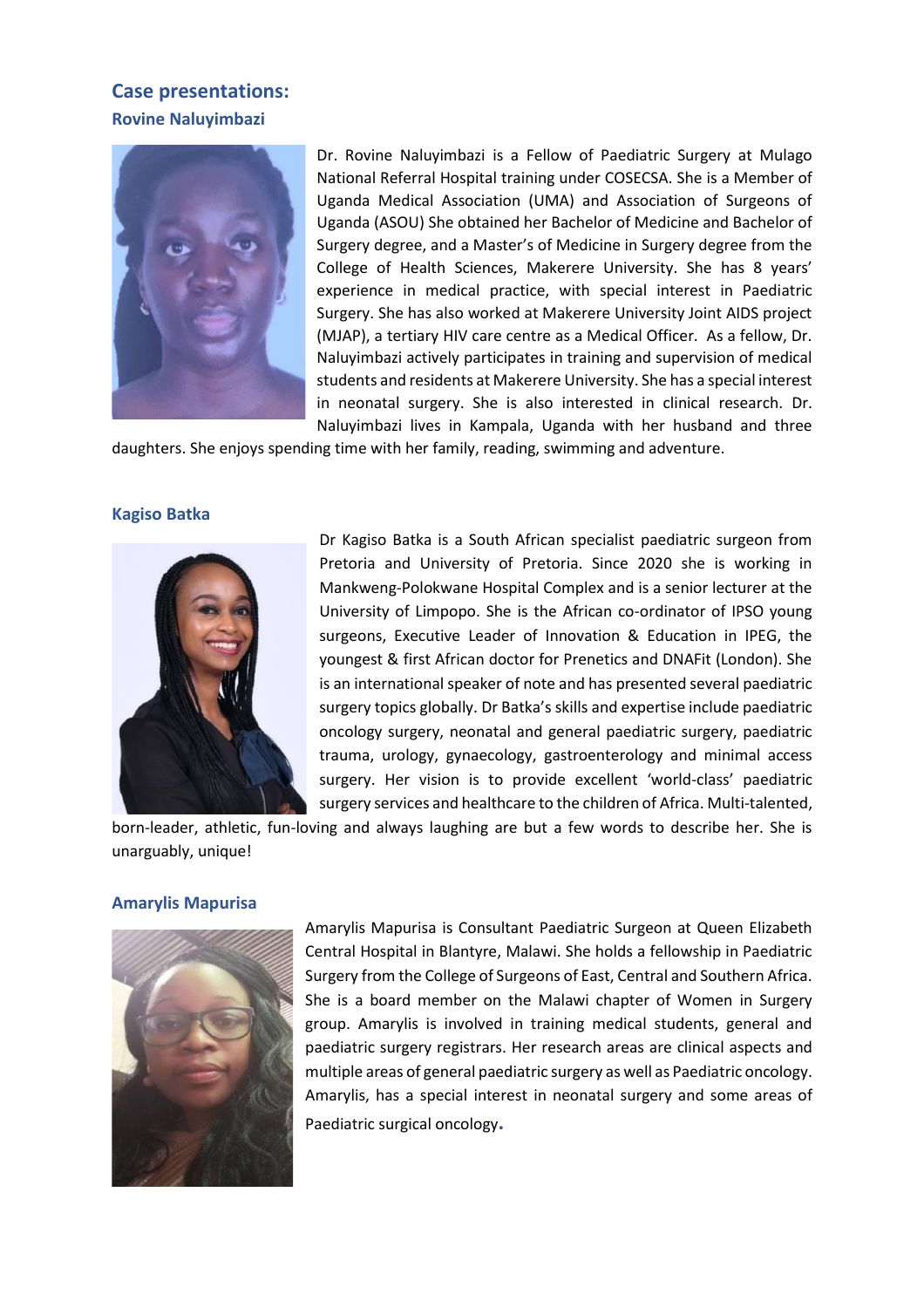#### **Stella Nimanya**



Stella Alice Nimanya is a paediatric surgeon who was born and raised in Kampala, Uganda. She completed her Undergraduate Degree at Mbarara University, Uganda, and her internship at Mulago National Referral hospital. She worked as a medical officer at a Private Non-For-Profit hospital in remote Eastern Uganda (Kumi Hospital, Ongino) and at The Aga Khan University Hospital, Kampala. In 2015, she commenced general surgical training at Makerere University, after which she trained in Paediatric Surgery under the College of Surgeons of East Central and Southern Africa (COSECSA) in 2018, where she was mentored by great pediatric surgeons from local and international collaborative faculty on the Paediatric Surgery Unit at Mulago National Referral Hospital. She is currently working with the Paediatric surgery team at Mulago National

Referral Hospital, is a member of the Association of surgeons of Uganda (ASOU), Women in Surgery Africa (WISA) and the Global Initiative for Children's surgery (GICS). She aspires to mentor residents and fellows training in surgery to better themselves, not only as surgeons but as individuals as well. Aside from paediatric surgery, she enjoys a good book, good music, playing badminton and swimming.

#### **Cecelia Rengura**



Dr Cecilia Rengura is a Namibian pediatric surgeon currently practice at Windhoek Central hospital, Namibia since late 2021. She completed her MBCHB at Stellenbosch University in South Africa in 2010, worked as an intern in Windhoek at Katutura state hospital 2011-2012 and as a medical officer in general surgery, cardiothoracic surgery, and critical care unit 2013-2015 before specializing in Pediatric surgery via college of medicine of South Africa under University of Cape Town at Red Cross War Memorial Children's Hospital.

Dr Rengura has a special interest in pediatric surgical oncology, congenital reconstructive pediatric surgery & minimal invasive pediatric surgery. She is involved in research pertaining pediatric

surgical services in Namibia. Due to her passion in disseminating medical knowledge, she is involved in lecturing final year medical students at University of Namibia and pediatric surgical interns. Dr Rengura is a member of Pan African Pediatric Surgical Association (PAPSA), Global Initiative of Children's Surgery (GICS) and British Association of Pediatric Surgery (BAPS). She has presented on continental and international platforms on several topics of clinical pediatric surgery. Dr Rengura dreams of an Africa with unlimited centers of excellence in pediatric surgical services, innovation and in academics and this dream have started with her daily aspiring to provide such a service in Namibia to every child under her care.